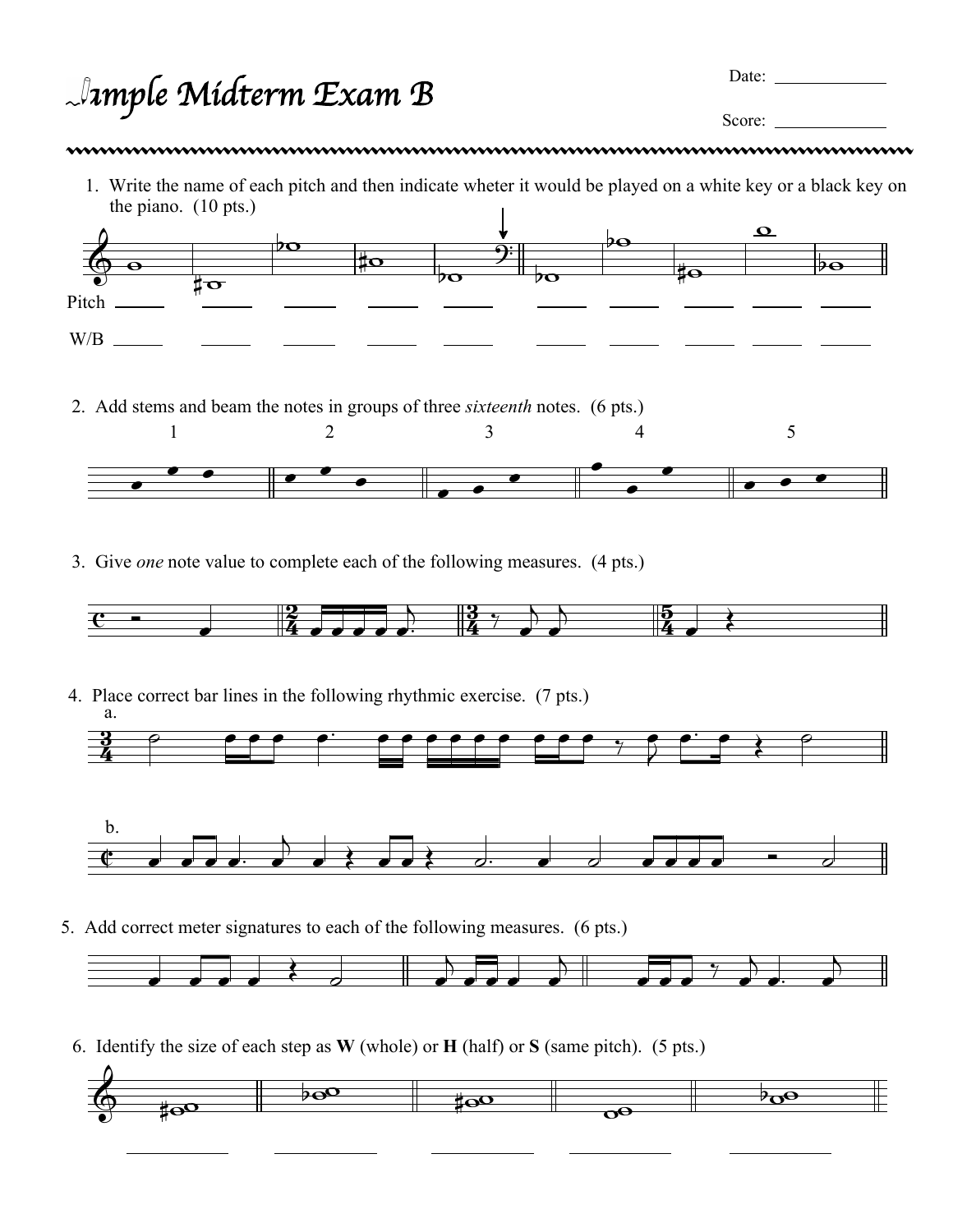## *Introduction to Music Theory/Sample Midterm Exam* B

7. Identify the following keys in both major and minor. (10 pts.)

| M: |                                                                     |  |  |
|----|---------------------------------------------------------------------|--|--|
| m: |                                                                     |  |  |
|    | 8. Write key signatures and ascending scales as indicated. (9 pts.) |  |  |
|    |                                                                     |  |  |
|    |                                                                     |  |  |
|    | b. Relative minor (melodic) of E major = $\frac{1}{2}$              |  |  |
|    | <u> 1989 - Johann Stoff, amerikansk politiker (d. 1989)</u>         |  |  |
|    |                                                                     |  |  |

9. Five pitches are numbered on the keyboard below. Notate their correct pitches in the clefs provided. "Middle" C is located in the middle of this keyboard. (5 pts.)

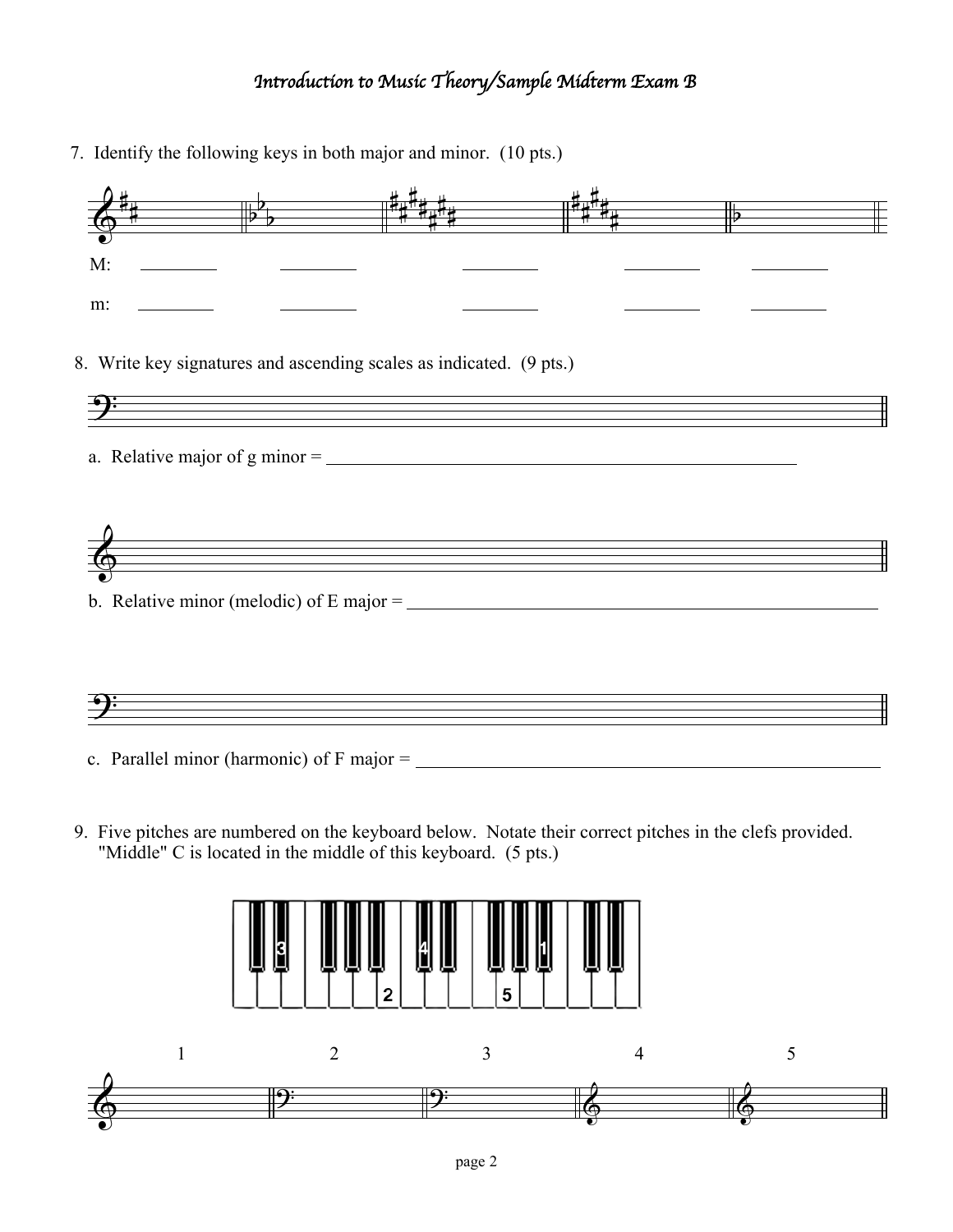## *Introduction to Music Theory/Sample Midterm Exam* B

10. Beginning on the pitch given, write a whole-tone scale, one octave, ascending only. (2 pts.)



11. Given the key signature, mode and scale-degree name, write the correct pitch. (3 pts.)



a. subdominant in major b. leading tone in melodic minor c. supertonic in harmonic minor

12. Identify the following intervals by quality and size. (5 pts.)



13. Write the following intervals *above* the given pitch. (5 pts.)



14. Write the following intervals *below* the given pitch. (5 pts.)



- b. A  $d7$  inverts to \_\_\_\_\_\_\_\_\_\_\_\_\_\_\_.
- c. A P4 inverts to  $\qquad \qquad$ .